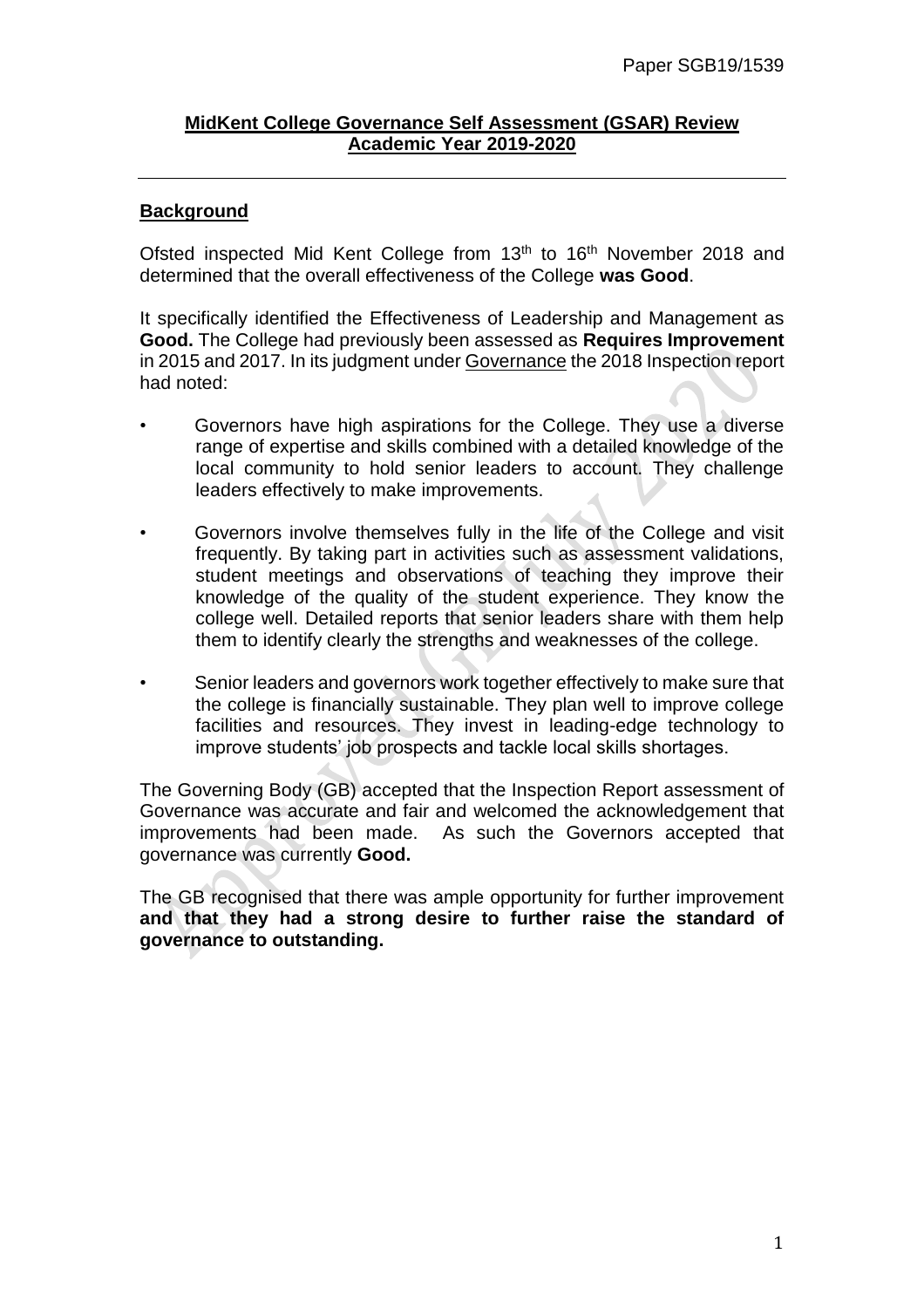## **Governance Self Assessment 2019-2020**

## 1. The key functions of Governance

As regards the key functions of Governance

#### **1. The GB was able to make timely strategic decisions**

This is evidenced by decisions recorded in the Minutes of the GB meetings and in the minutes of Committees. When necessary, and rarely, decisions taken between GB meetings are reported by written memorandum or Chairs Actions prior to discussion and ratification at the next GB meeting. The college performed an extensive further review of strategy through the year which was recorded in minutes and an updated public statement of the strategy.

#### 2. **The GB was able to monitor and hold senior management to account for the achievement of objectives**

This is evidenced by the minutes of GB minutes and Committees, particularly the Quality, Teaching and Learning Committee and the Finance & General Purposes Committee. Individual Link Governors followed the progress of specific departments, and many Governors were involved in informal visits to the College to confirm by observation and discussion with students and staff that which had been presented through formal reporting mechanisms.

The GB Chairman met the Principal monthly to discuss the progress of the senior team.

The Remuneration Committee scrutinized the performance of the Principal against annual objectives.

## 3. **The integrity of reported information was sound**

This is evidenced by scrutiny by the reports and minutes of the Risk & Audit Committee, which conducts occasional deep-dives into matters arising from other Committees including those related to reported data. The Internal Auditors report to that Committee against an agreed plan of actions and provide assurance that processes are sound and are followed. The Quality Teaching and Learning Committee regularly tested and challenged reported information.

All Governors had access to on line real-time data, which was sense-checked during informal visits and Link Governor discussions.

Progress against MLPs was reported at GB meetings within the Principal's report and throughout the year at meetings of the Teaching and Learning (QTL) committee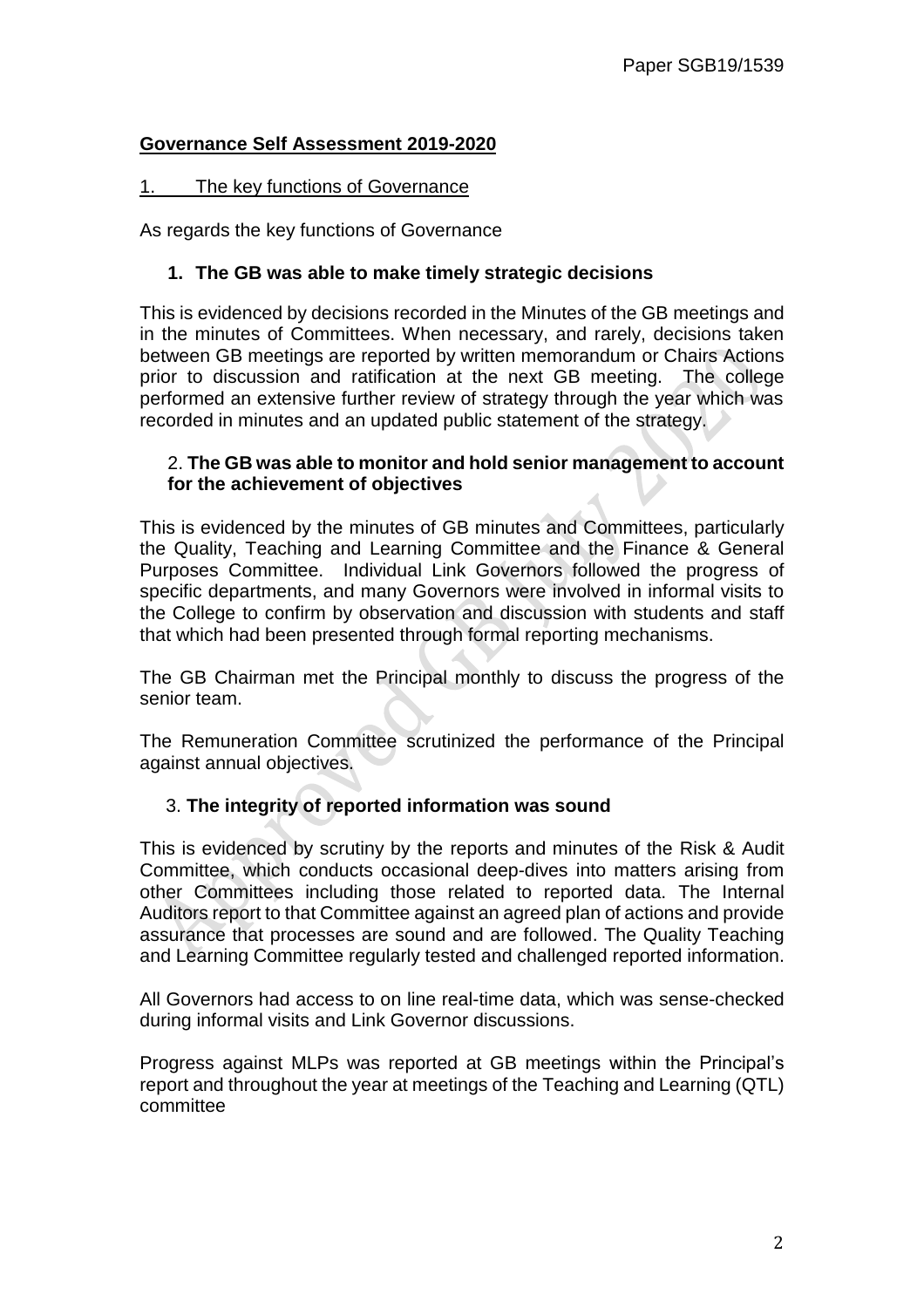# 4. **The GB is assured that College controls and financial management are robust**;

This is evidenced by the minutes of the Finance & General Purposes Committee (F&GP), by the reports of the external auditors and the confirmations of adequate controls in the published accounts. The F&GP, with its specialised membership, paid particular attention to the scrutiny of financial information.

Governance processes received attention from the Search & Governance Committee.

# **5. The GB is assured that Risk is proactively managed within the College**

This is evidenced by scrutiny of operational risk management and the College Risk Register by the Risk & Audit Committee. High-risk projects were subject to a specific risk assessment process and many aspects of the Risk Register itself was substantially reviewed and revised during the year with input from committee chairs and senior college leaders. This is further evidenced by the proactive response of the College to Covid and the challenge and support provided by the Governing Body.

# **6. The GB is assured that appropriate skills mix exists both on the GB and at Senior Management Level**

Substantial effort was extended in 2019/2020 to ensure retiring Governors were replaced by appropriately skilled and experienced new Governors. This is evidenced by the minutes of the GB meetings; the minutes of the Search & Governance Committee (which concerns itself with Members' performance and Governor Recruitment) and the Remuneration Committee, which scrutinises the performance of the Principal and Senior Team. Governor Appraisals take place in one2one meetings with the Chair.

# **7. The GB is assured that Succession planning is in place, for both Governors and senior staff**

This is evidenced by the reports to, and Minutes of the Search and Governance Committee for Governors and of RemCo for senior staff.

## **8. The GB is assured that it is fulfilling its statutory and regulatory responsibilities**

This is evidenced by the Annual Report and Accounts, which received the unqualified approval of external auditors. Safeguarding and Equality responsibilities are discharged by receiving detailed reports from the College management and by visits undertaken by specific Governors.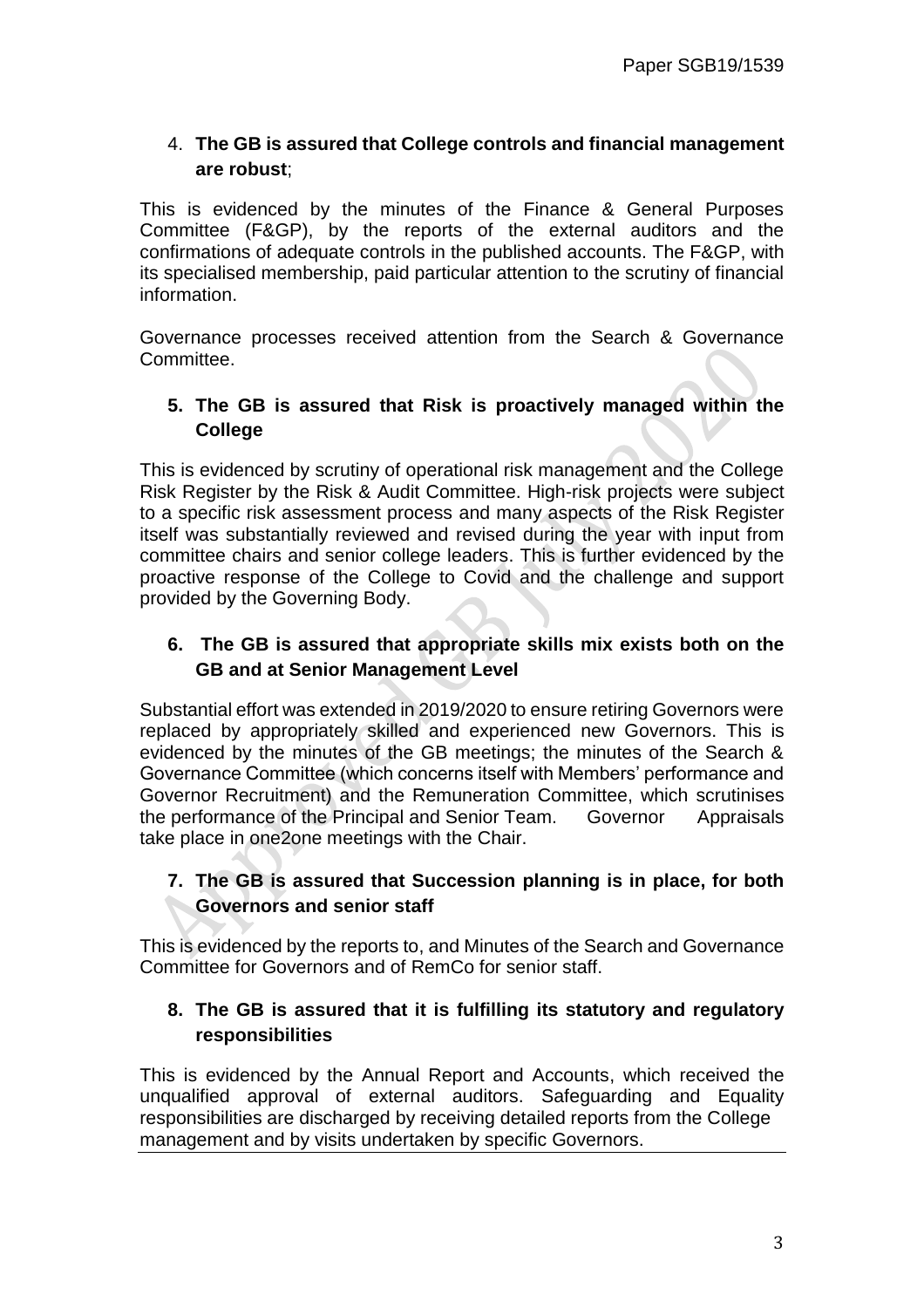## **2. Performance against specific short-term objectives**

Five target Areas for Improvement had been identified in the GSAR 2018/19

- a) Further develop the long-term mission and strategy of the College, with clear plans to further enhance the educational outcomes and financial robustness. Strategy has been a focus of the College and GB, evidenced by a thorough strategy review supported by an external consultancy, details of which are recorded in the minutes of Main GB, minutes of the Strategy Away Day and creation of a public facing strategy statement. Financial robustness has been substantially enhanced by securing a 5 year extension of the contract for Royal Engineer training. The College has been graded Outstanding by the S&FA during the year and further work has been done to extend 3<sup>rd</sup> party income generation and streamline costs which is evidenced in the minutes of the GB and F&GP.
- b) Continue to scrutinise the measures that will accelerate the achievement of outstanding student outcomes and ensure resources are appropriately allocated to deliver these measures. Continued focus on improving outcomes is evidenced within minutes of QTL, which has been further strengthened through the year with the addition of two new Governors recognised as experts in Educational quality. Further discussion was held at the Strategy Away Day on the journey to excellence and this will continue to be a topic of discussion for the main GB. QTL has focussed through lockdown on ensuring continued student progression and ensuring exams/assessment predictions/adaptions/delays through lockdown have been managed professionally.
- c) Particular focus should be maintained on addressing achievement of apprentices, achievement in English and mathematics, and addressing attendance as highlighted in the 2018 OFSTED report. The main GB and QTL have closely monitored performance in these areas throughout the year. The GB recognises that English and mathematics will always be a challenge for the College and has commissioned the executive to conduct research into best practise nationally.
- d) Enhance connectivity in the sector and local community, gaining a stronger understanding of the long-term needs of local learners, employers, and of the effect of new technologies on the employment market. Search and Governance has recognised the need for the GB to improve its own strengths in this area and has been successful with securing new governors with skills in this area. The effect of new technology on the employment market has been a focus of the Strategy Review and Strategic Away day. Findings in this area have been accelerated into implementation as a result of Covid – which are evidenced within the minutes of the GB.
- e) Refresh the Governing Body with capable new Governors, as existing Governors come to the end of their term of service and adjust GB structure to reflect future needs of the college. Search and Governance has secured some excellent new additions to the Board and a good recruitment process in place for the future. Search for the replacement of the Chair has been more challenging,[ and time was lost on looking to recruit a Chair through the College's own advertising. Poor process and communications resulted in a long-standing and capable member of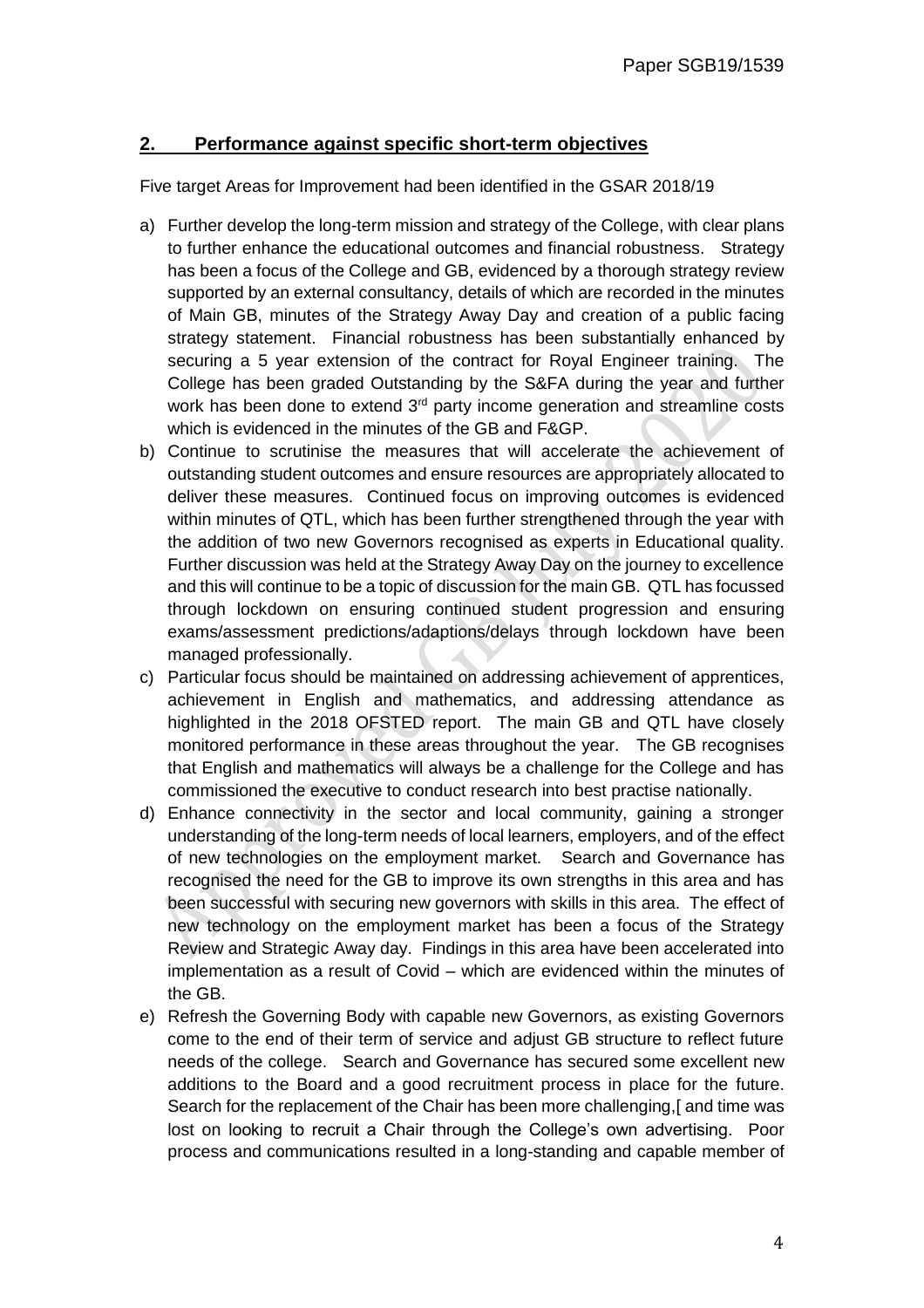the Board resigning]. A professional recruitment firm has now been engaged, which has put this process on track [and lessons learnt for the future].

Covid-19 placed unprecedented challenge on the whole education sector through the 2019/20 year and required the college Senior Leadership Team and Governing body to adapt to new ways of working. From early in the calendar year the College began to recognise that Covid-19 could be a significant concern and this became very apparent just before lockdown came into force. The College's reaction to lockdown was exemplary with the education and wellbeing needs of the student at the forefront and a very swift ability to communicate virtually. The Principal, SLT and the staff have worked extremely hard and the up-dates to the GB have been excellent through meetings, the Committees and through the Principal's weekly briefings. The GB adapted quickly to virtual working, facilitated by an efficient and effective Clerk. This is well documented in GB minutes and audio recordings of QTL calls. It has been identified, however, that virtual working has increased the challenges for new governors to assimilate information and the GB will seek to implement a blended mix of virtual and physical meetings going forward.

## **3. Looking forward**

- The GB begins the academic year 20-21 in an environment severely affected by Covid-19 which has, amongst other things, created new uncertainties and risks and potentially made the tasks facing the GB more difficult to complete. Nevertheless, the GB has a good understanding **of:**
	- o The strengths and weaknesses of the College, including with respect to the quality of teaching and learning
	- o The financial position of the College
	- o The risks facing the College, including with reference to English and maths and staffing
	- o The views of stakeholders, including students and employers
- The GB must:
	- o Enhance Connectivity in the sector and local community, gaining a stronger understanding of the long-term needs of local learners, employers, and of the effect of new technologies on the employment market.
	- o Having worked closely with the Executive to finalise and publish an updated mission and strategy, ensure that plans are put into practice in the short and medium term..
	- $\circ$  Continue to scrutinise the measures that will accelerate the achievement of outstanding student outcomes and ensure resources are appropriately allocated to deliver these measures. Particular focus should be maintained on addressing achievement of apprentices, achievement in English and mathematics, and addressing attendance.
	- o Ensure that the skills of the several new governors are successfully employed and that remaining replacement positions coming up soon are filled.